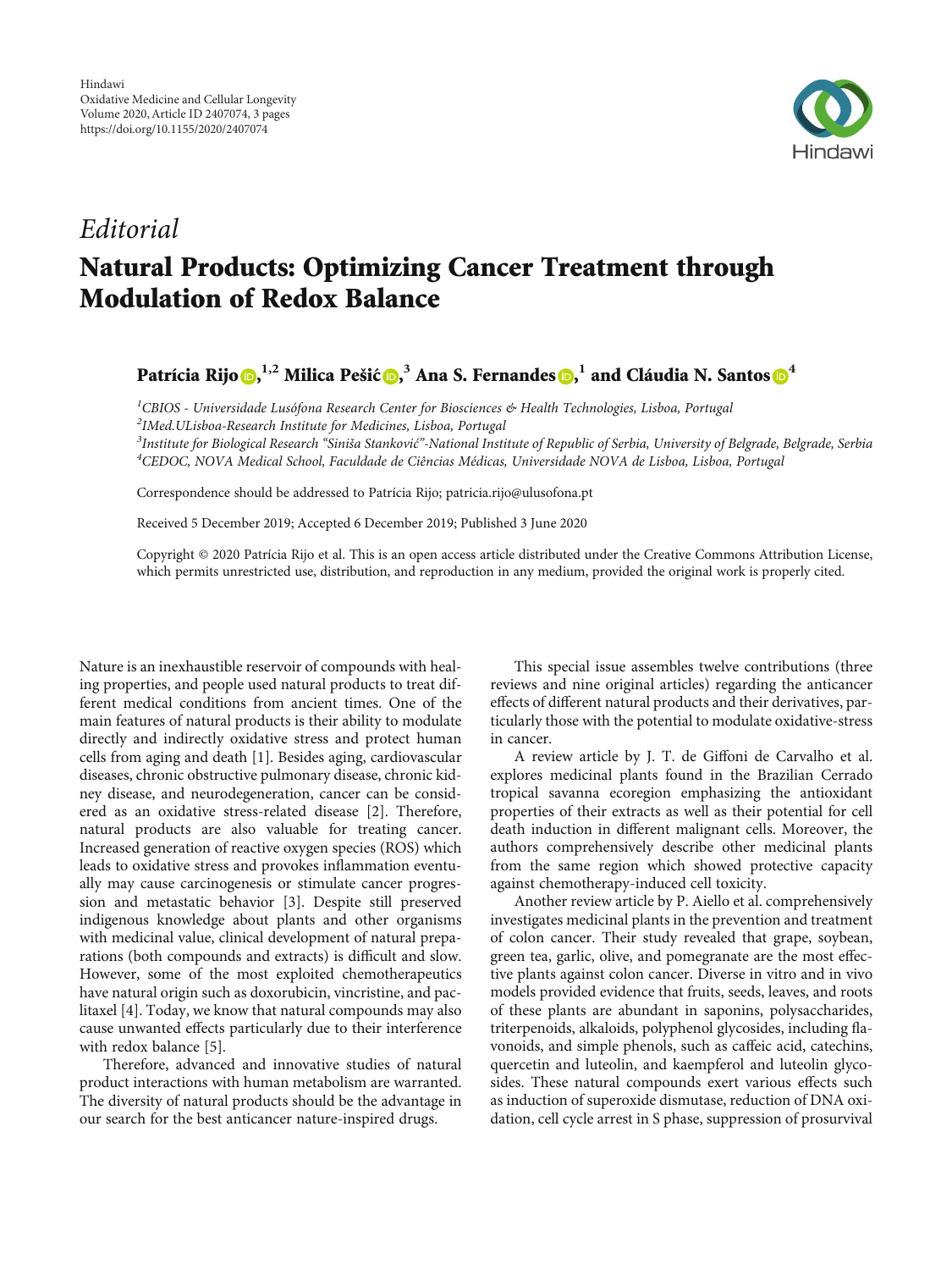signaling pathways and cell invasion, reduction of antiapoptotic and increase of proapoptotic factors, and decrease of proliferating cell nuclear antigen (PCNA), cyclin A, cyclin D1, cyclin B1, and cyclin E.

An interesting overview of melatonin protective action against the side effects of chemotherapy is given by Z. Ma et al. Melatonin easily crosses all biological barriers while its concentration within the cells is particularly high in mitochondria. This is important for its ability to resist mitochondrial oxidative-stress damage. In cancer as well as in other aging-related diseases, melatonin can reduce mitochondrialmediated cell death and thus protect normal cells against the harmful effects of anthracyclines, alkylating agents, platinum compounds, antimetabolites, mitotic inhibitors, and novel targeted therapies.

The remaining original articles are focused on already isolated and identified natural compounds or plant extracts tested for their anticancer effects and protective effects against classic chemotherapy in different cancer models.

D. T. H. Castro et al. investigated antimelanoma effects of ethanolic extract of Senna velutina roots shown to contain flavonoid derivatives of the catechin, anthraquinone, and piceatannol groups. B16F10-Nex2 murine cell line was used for the assessment of extract's effects. Results showed that the extract induced apoptotic cell death followed by caspase-3 activation and increased intracellular calcium and ROS levels. Tumor volume and pulmonary metastasis were followed after subcutaneous implantation of B16F10-Nex2 cells in the lumbosacral region of C57Bl/6 mice. Importantly, it was shown that both the primary tumor volume and the number of pulmonary nodules decreased over 50% when this ethanolic extract was applied.

H. P. Vasantha Rupasinghe et al. showed that the application of a bioconversion process using probiotic bacteria Lactobacillus rhamnosus can enhance the pharmacological activities of cranberry extracts probably by generating more active metabolites. The proanthocyanidin-rich extract exposed to the bacteria was particularly active against HepG2 cells inducing significantly stronger mitochondria-dependent apoptosis when compared to parental extract which was not exposed to probiotic bacteria.

M. Shen et al. showed both in vitro and in vivo that betulinic acid induces ROS-dependent apoptosis by inhibiting the NF-*κ*B pathway in human multiple myeloma. Betulinic acid exerted its effect mainly through mitochondrial apoptosis induction, cell cycle blockade, mitochondrial membrane potential disruption, intracellular ROS accumulation, and NF-*κ*B signaling inhibition. This comprehensive study above all elucidated the complex regulatory interaction between ROS and the NF-*κ*B pathway in multiple myeloma.

E. Hernández-SanMiguel et al. found that Ocoxin® oral solution affects stem cell properties in certain primary glioblastoma cells by inhibiting their self-renewal capacity. Moreover, systemic treatment of animals bearing heterotopic and orthotopic xenografts with Ocoxin® reduced tumor burden. Importantly, Ocoxin® exerted a direct effect on macrophage polarization in vitro and in vivo, inhibiting the protumoral features of M2 macrophages.

T. Kowalczyk et al. studied protective antioxidant and antiinflammatory properties of aqueous methanolic extracts derived from the aerial parts and roots of in vitro grown Menyanthes trifoliata L. plants on human umbilical vein endothelial cells. The authors found that both extracts demonstrated protective effects against mitochondrial and nuclear DNA damage caused by ROS. Due to the higher content of selected phenolic compounds and betulinic acid in the root extract, it exerted stronger effects than the extract from the aerial part.

G. Isani et al. renewed the interest for the traditional Chinese medicinal plant Artemisia annua L. from which famous antimalarial drug artemisinin was isolated. The authors showed that both artemisinin and hydroalcoholic plant extract induced a cytotoxic effect in D-17 canine osteosarcoma cells. Pure artemisinin caused an increase of cells in the S phase, whereas the hydroalcoholic extract induced G2/M arrest. A significant decrease of iron concentration was also observed indicating that ferroptosis as a specific cell death type might contribute to the artemisinin effect. The hydroalcoholic extract was more potent than pure artemisinin demonstrating a possible synergistic effect of its other components with artemisinin.

D. Pang et al. provided the evidence that polyphyllin VII isolated from Paris polyphylla var. yunnanensis induces apoptosis and autophagic cell death via ROS-provoked suppression of AKT/mTORC1 signaling cascade. Moreover, polyphyllin VII in combination with temozolomide showed synergistic interaction followed by a decrease of MGMT expression. Therefore, polyphyllin VII can be considered as a valuable drug to attenuate the ability of glioma cells to repair the temozolomide-induced DNA methylation and reduce the resistance to temozolomide.

I. Kumburovic et al. showed that anxiogenic manifestation of widely used chemotherapeutic cisplatin caused by increased oxidative stress and proapoptotic effect in the hippocampus can be attenuated by supplementation with Satureja hortensis L. methanolic extract in rats. This work suggests a beneficial role of these natural products in the protection of cisplatin-induced neurotoxicity.

B. Yang et al. demonstrated that tetramethylpyrazine, an alkaloid extracted from the roots of Ligusticum chuanxiong Hort, can overcome doxorubicin-induced endothelian toxicity. To that end, the authors used vascular endothelium injury models in mice and human umbilical vein endothelial cells and showed that tetramethylpyrazine protects the vascular endothelium against doxorubicin-induced injury via upregulating 14-3-3*γ* expression, promoting translocation of Bcl-2 to the mitochondria, closing mitochondria permeability transition pore, maintaining mitochondrial membrane potential, and suppressing oxidative stress.

Overall, the articles presented in this special issue provide experimental evidence and assembled scientific data, which clearly emphasize the medicinal value of natural products to fight cancer and prevent side effects of approved chemotherapeutics by modulating oxidative stress. Our planet has to offer plenty of bioactive molecules of which some are not yet discovered, and this raises the hope that in the future we will be able to sustainably exploit natural resources and find more potent and safer anticancer agents.